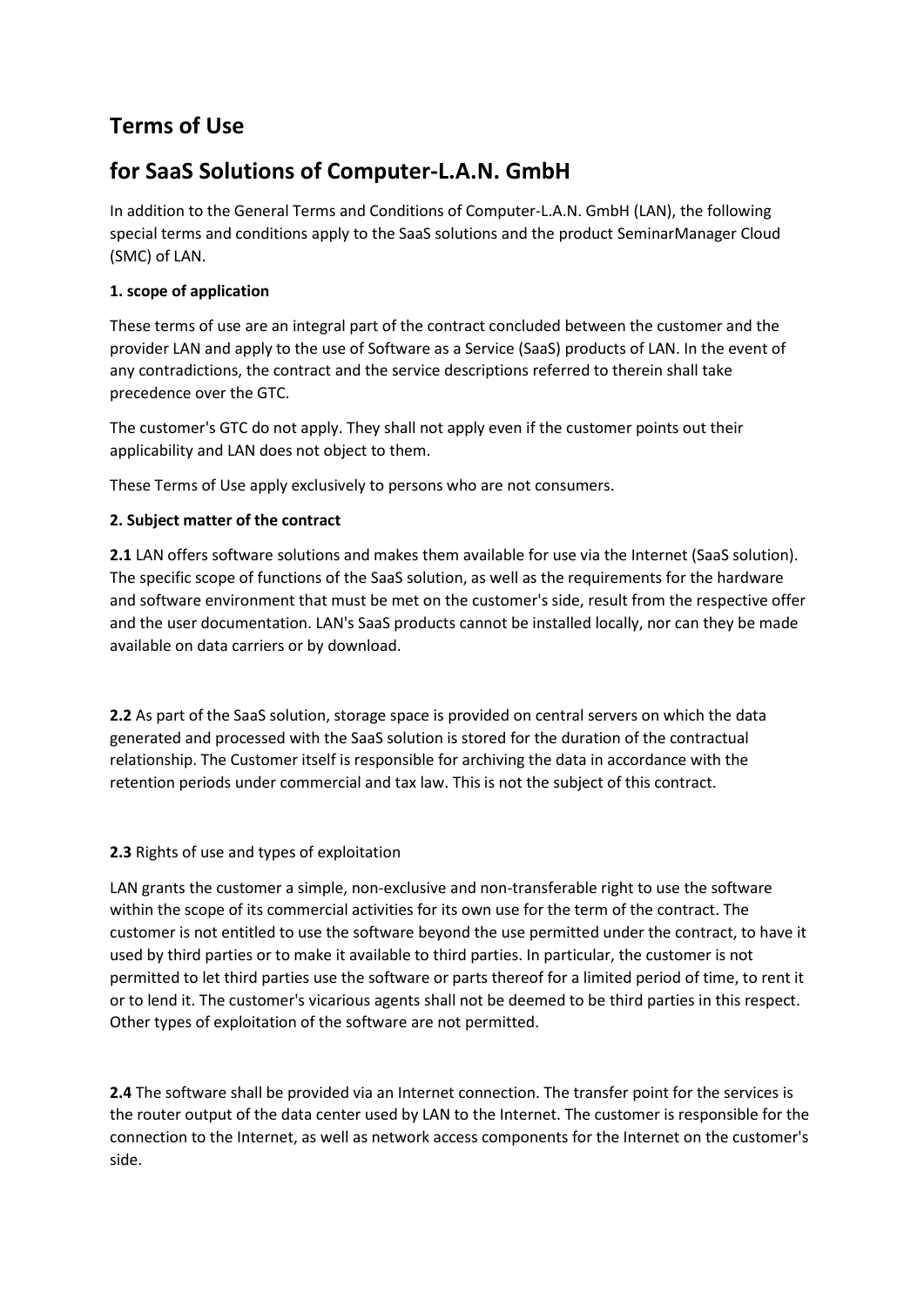**2.5** Usually, a SaaS solution is available 365 days, 24 hours, but there is no claim to this. Insofar as maintenance work is required for urgent, postponable or technical reasons, with the consequence that the SaaS solution is not available during this time, LAN will, if possible, inform the customer in good time by e-mail to the address provided by you.

Planned maintenance work that requires an interruption of operations will be carried out by us, as far as this is technically and organizationally possible, on working days between 18:00 and 08:30.

The availability of the SaaS Solution shall be at least 99% on average over a calendar month, whereby planned and extraordinary maintenance work shall be excluded from the calculation of availability.

**2.6** Competent personnel of LAN shall perform the analysis and correction of documented, reproducible errors of the SaaS solution (hereinafter "Support Services"). LAN does not vouch for the success in eliminating errors and therefore does not assume any warranty. "Error" within the meaning of these Terms and Conditions is any malfunction reported by the customer which results in a deviation from the quality and functionality of the offer and user documentation and which

- this has a more than insignificant effect on their usability or

- corruption of data or loss of data processed with or generated by the SaaS solution occurs.

If a malfunction that has occurred cannot be reproduced, it shall not be considered a defect. In this case, LAN will coordinate the further procedure together with the customer.

**2.7** The customer must report any errors that occur immediately with a precise description of the problem. The report must be made to LAN immediately using the support form. The support form can be accessed via the Internet. Current access can be obtained from the software itself, the homepage for the product, by telephone from LAN or via the online help portal for the application. LAN is available to receive error messages Monday - Friday from 09:00 to 16:00.

**2.8** In the event of error messages, LAN will respond as quickly as possible, but no later than after 96 hours. Further response times are not guaranteed.

**2.9** LAN is not obliged to provide support services:

- in the event of errors resulting from improper or unauthorized use of the SaaS solution or from operating errors, unless the operation is in accordance with the procedure described in the user documentation

- for errors that are based on unauthorized modifications or adaptations of the SaaS solution

- for other software, especially third-party software, which is used on customer systems

- in case of any hardware defects

- in the event of use of the SaaS solution on hardware and operating system environments other than those permissible as specified in the user documentation

- in the form of on-site assignments by our employees.

- LAN is entitled to treat such services as a separate order and to invoice them to the customer at the applicable service rates of LAN.

**2.10** LAN is not obligated to render any further services in addition to the aforementioned services, in particular not to render installation, adaptation, programming, consulting and training services.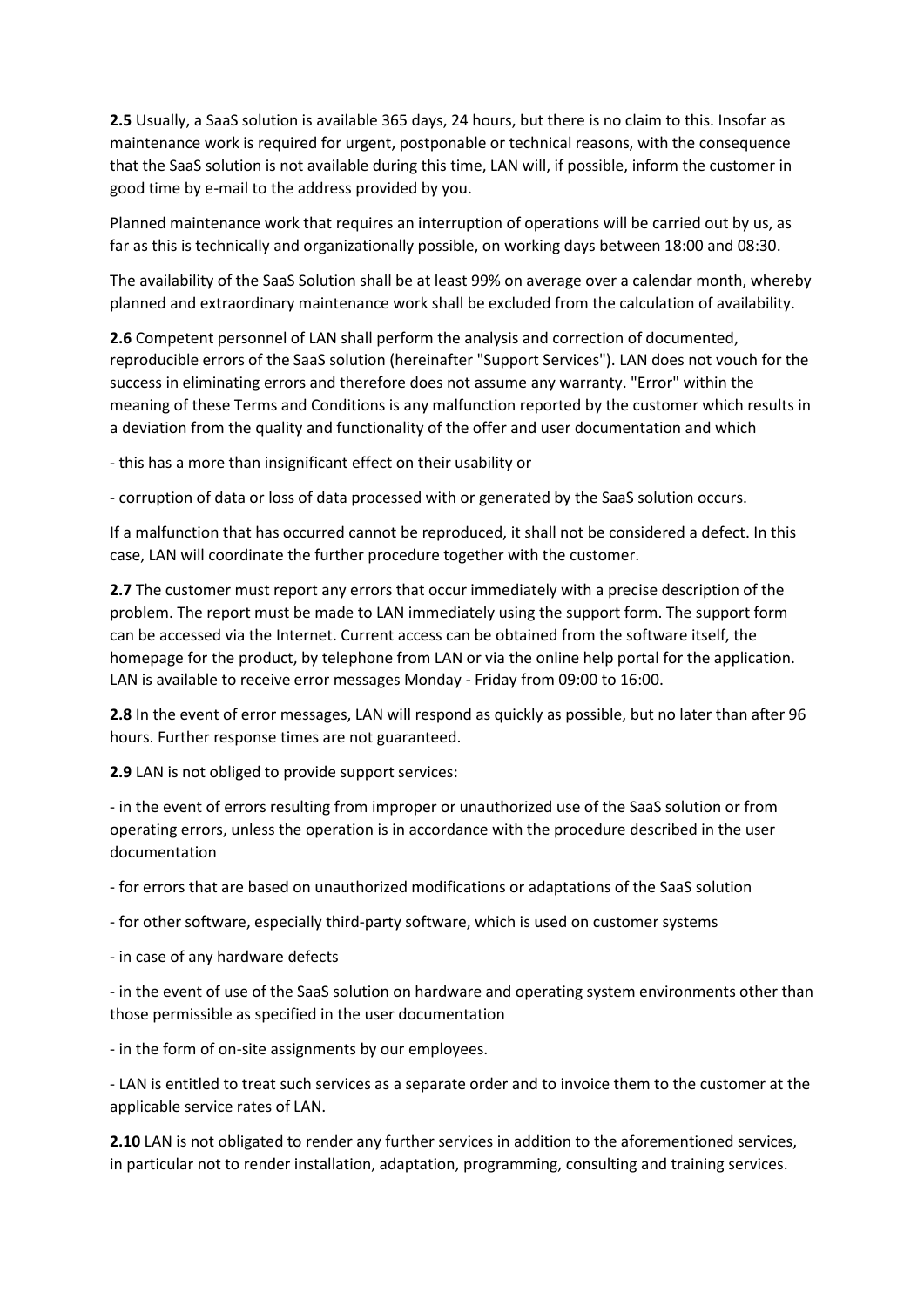#### **3. Obligations of the customer to cooperate**

The cooperation required for the performance of the contractual services shall be provided in full, in good time and free of charge. The duties to cooperate shall include the following activities in particular.

- All applicable laws are to be observed during use. It is prohibited to transfer data or contents on servers of LAN or its service providers that violate legal provisions or infringe third-party property rights or copyrights or other rights of third parties.

- in the event of an error message, LAN must be provided immediately and free of charge with all documentation, logs and other information relevant to the rectification of the error

- the customer is obligated to participate in appropriate product training courses, if offered, or to otherwise acquire the necessary knowledge for the use of the SaaS solution

- only data that is free of computer viruses or other harmful elements may be transmitted

- neither the software nor any other techniques or procedures related to the use of the SaaS solution may be used which are likely to impair the operation, security and availability.

#### **4. Adjustment of the remuneration**

LAN is entitled to adjust the remuneration during the term of the contract. However, such a price change is only permissible once a year. Price increases must be announced in text form at least six weeks before they take effect. In the event that the price increase amounts to more than 10% of the previous remuneration, the customer shall have a special right of termination, which he may exercise in writing with a notice period of one month to the end of the calendar month following receipt of the announcement of the price increase.

#### **5. Blocking of data**

If a third party asserts against LAN an infringement of rights by data or content transmitted by the customer to the data storage facilities provided by us, we shall be entitled to temporarily block the corresponding data or content if the third party has conclusively demonstrated the infringement of rights. In this case, we shall request the customer to cease the infringement within a reasonable period of time or to prove the legality of the content. If this request is not or not sufficiently complied with, LAN is entitled, without prejudice to further rights and claims, to terminate the contract without notice for good cause. To the extent that the customer is responsible for the infringement, it shall also be obliged to compensate for the resulting damage and shall indemnify LAN to this extent against any claims of third parties upon first request. LAN reserves the right to further rights.

#### **6. Performance changes**

The SaaS solutions will be further developed, changed or supplemented by LAN. This means that the scope of functions will change to a greater or lesser extent. LAN will announce contract-relevant, substantial changes at least three weeks before they take effect by e-mail to the e-mail account specified by you. The customer may object to the changes in writing or by e-mail within a period of two weeks from receipt of the change notification. If no objection is made, the changes become part of the contract. In the event of an objection in due time, LAN is entitled to terminate the contract in writing with a notice period of one month to the end of the calendar month.

Change of data center or service provider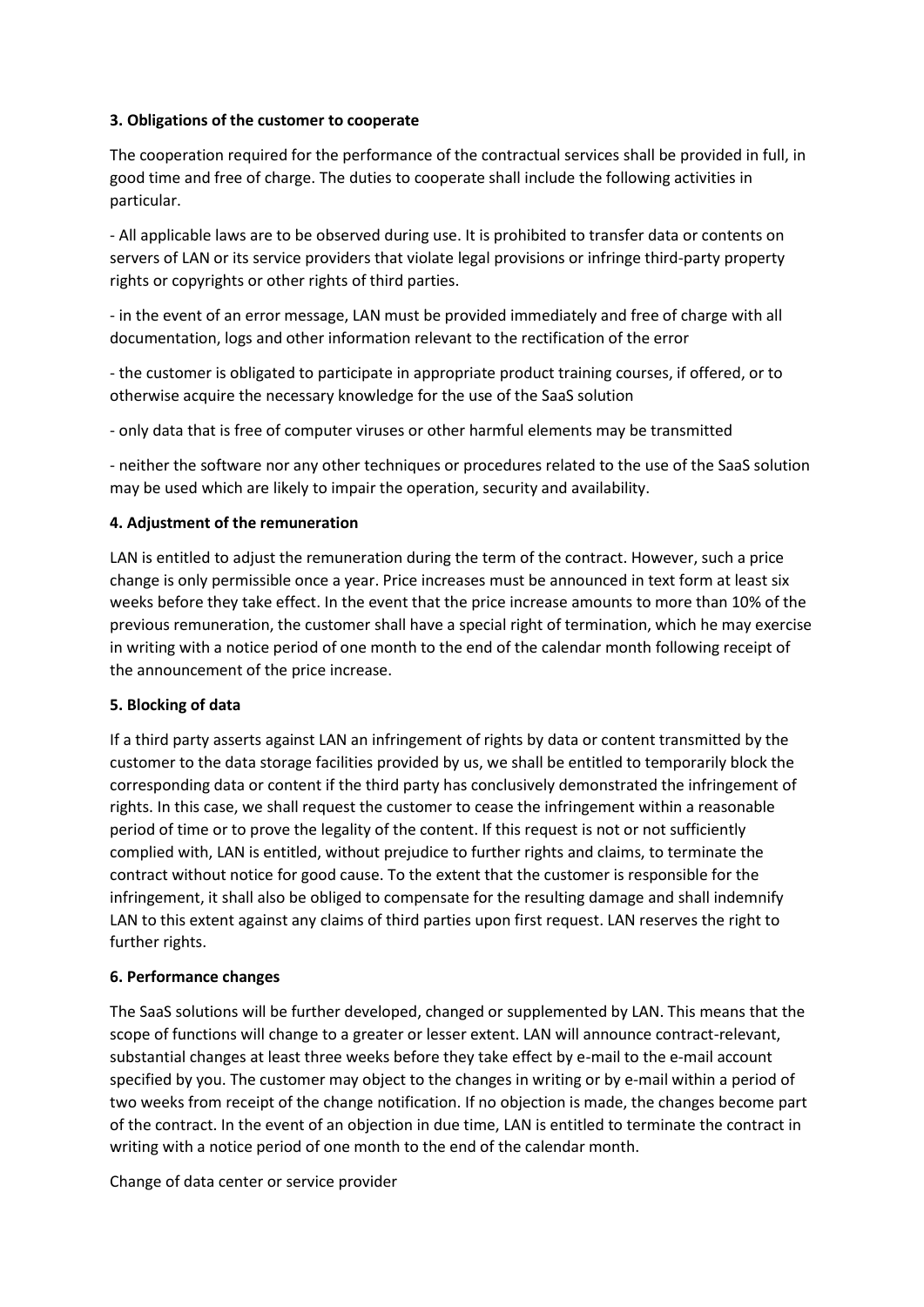LAN uses a data center and other service providers for the provision of the servers and the SaaS solution. LAN is entitled at any time to change the data center and the data center operator used for the provision of services at the time of the conclusion of the contract with the customer, provided that the respective data center operator has the required special reliability and the relevant requirements under data protection law are set out in an order processing agreement pursuant to Art. 28 DSGVO between LAN and the data center operator. The new location of the data center will be communicated to the customer in writing or by e-mail. If the customer does not agree with this change, it may terminate the contract extraordinarily with a notice period of three 3 months from the effective date of the change.

## **7. The limitation period for rights in the event of defects shall be twelve months.**

#### **8. Industrial property rights of third parties**

**8.1** If industrial property rights and copyrights of third parties are infringed by the contractual use of the SaaS solution and if third parties assert claims against the customer due to such infringement, we shall, at our option and at our own expense, either

- procure the right to use the SaaS solution or

- modify the SaaS solution in such a way that it no longer infringes the rights of third parties and has at least the contractual conditional properties. 8.2.

**8.2** If the claim of the third party is not based on

- modifications of the SaaS solution that have not been approved by LAN under this agreement or in any other way, or

- the use of the SaaS solution in a manner other than agreed in accordance with the purpose of this agreement, or

- the use of the SaaS solution on a hardware platform or operating system environment not approved by LAN,

LAN shall at its own discretion defend the customer or indemnify and hold the customer harmless from and against any damages directly resulting from such claim and asserted against the customer in court within the scope of the limitations of liability set forth in II. 9. The obligation to indemnify shall be excluded if it can be proven that the customer is not responsible for the infringement of third party rights.

**8.3** The customer is obligated to inform LAN without delay if third parties claim infringement of property rights against it. The customer is only entitled to take measures, in particular to defend itself against the claims in court or to satisfy legal claims of the third party with reservation, if LAN has previously notified the customer that it will not defend itself against the claim.

#### **9. Liability**

LAN shall be liable for all damages arising in connection with this contract, irrespective of the factual or legal grounds, only in accordance with the following provisions:

- In case of intent and gross negligence, claims under the German Product Liability Act and in case of injury to life, body or health, LAN shall be liable in accordance with the statutory provisions.

- In all other respects, liability shall be limited per calendar year to the damage foreseeable at the time of conclusion of the contract up to a total amount for all cases of damage per calendar year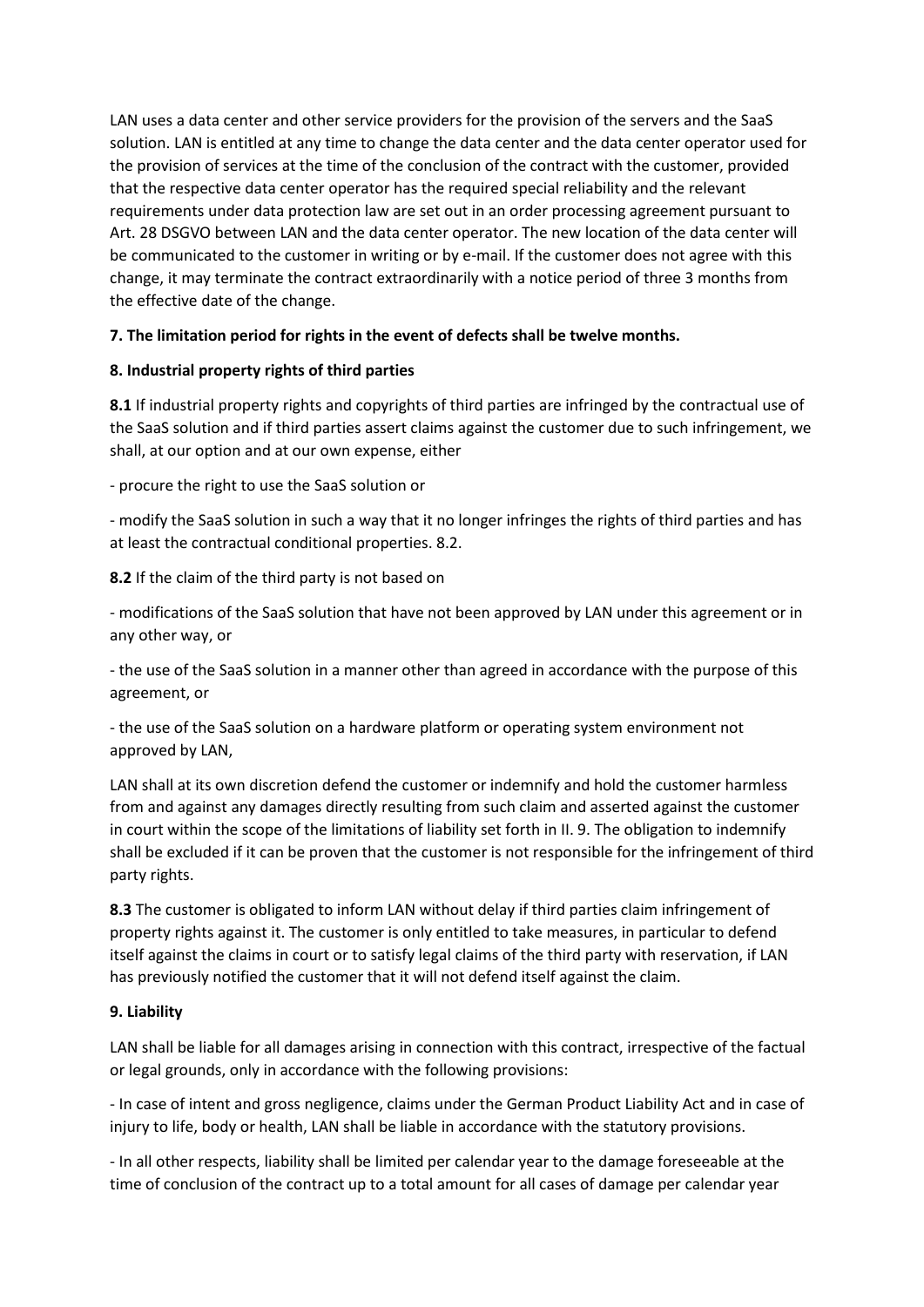corresponding to 50% of the remuneration paid by the customer in that calendar year. This limitation of liability shall also apply in the event of data loss and data deterioration.

## **10. Secrecy and Data Protection**

10.1 The processing of data subject to professional secrecy (e.g. patient data, client data in the case of legal and tax advisory professions) or explicitly sensitive personal data in accordance with the GDPR (e.g. racial or ethnic origin, genetic data, biometric data, political opinions, religious or ideological beliefs, health data, data on sexual orientation) by external service providers may require the consent of the patients or clients. It is the client's responsibility to ensure that such consent requirement exists and, if so, that the appropriate consent form is in place.

**10.2.1** LAN may only grant access authorizations for the data provided to its own employees to the extent required for their respective tasks.

**10.2.2** LAN undertakes not to make any copies or other records of the personal data transferred or made available for processing or to tolerate the making of such records by third parties or to pass them on to third parties. This does not apply to copies or other records which are absolutely necessary for proper data processing or for support services to be provided by LAN.

**10.2.3** LAN may not use the data provided for processing or use for its own purposes or for the purposes of third parties, or allow third parties access to such data, unless it has been instructed to do so.

**10.2.4** LAN shall only use employees and subcontractors who are committed to data protection within the meaning of the GDPR.

**10.3** LAN secures all data effectively against unauthorized access, alteration, destruction or loss, unauthorized transmission, other unauthorized processing and other misuse, insofar as this is technically and economically feasible. If a threat to data and the SaaS solution cannot be eliminated in any other way with technically and economically reasonable effort or if it is not promising, LAN is entitled to delete data with damaging content. LAN will notify the customer of this intention by email to the e-mail address specified by LAN.

## **11. Confidentiality**

**11.1** The contracting parties shall be obliged to treat as confidential the information made available to them under this Agreement by the respective other party, as well as knowledge which they acquire on the occasion of this cooperation about matters of a technical, commercial or organizational nature of the respective other contracting party, and not to exploit or use it or make it available to third parties during the term or after termination of this Agreement without the prior written consent of the party concerned. Disclosure to third parties who are subject to a legal obligation to maintain confidentiality is not subject to consent. The disclosure to employees who require the information for their activities in the performance of services under the contract also does not require consent. Any use of such information shall be limited solely to the use for the performance of this Agreement. Each party shall inform the other party immediately upon becoming aware of any unauthorized disclosures or possible loss of confidential information.

These foregoing obligations shall not apply to information that can be shown to have been

- the other party has lawfully received or will receive from third parties,

- was already generally known at the time of the conclusion of this Agreement or subsequently became generally known without a breach of this confidentiality obligation,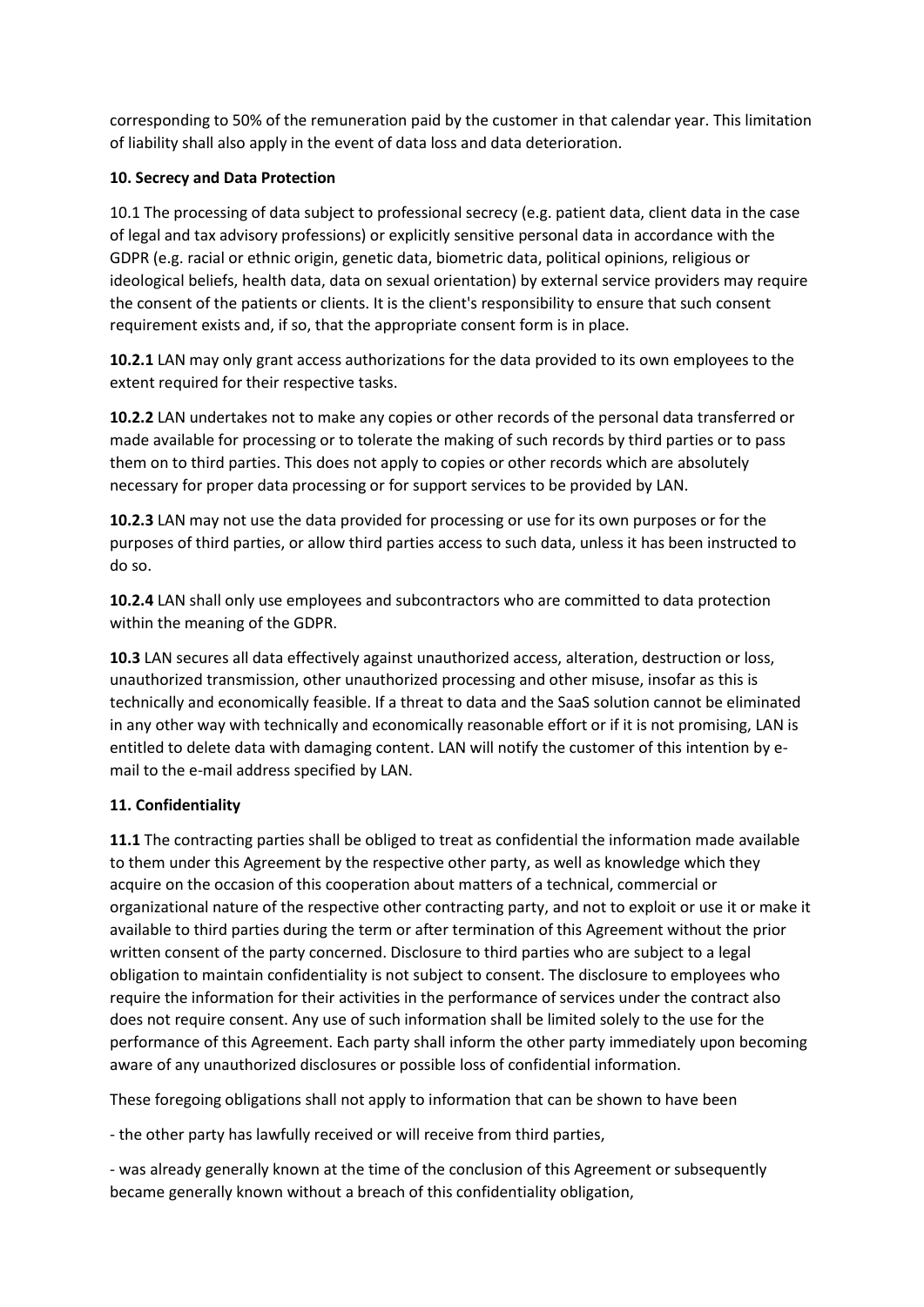- was previously held by the party receiving such information, or

- was already developed by the party receiving such information independently of the communication.

The prohibition on disclosure shall not apply to the extent that the parties are required by law or by legal order to disclose the information. In this case, however, the party obliged to disclose shall be obliged to notify the other party in advance of the disclosure of the information.

**11.2** The confidentiality obligations of this Agreement shall survive the termination of this Agreement for a period of two years.

#### **12.** transfer of contract

We shall be entitled to transfer rights and obligations arising from this contractual relationship in whole or in part to a third party with two months' notice. In this case, the customer shall be entitled to terminate the contract within one month to the end of the month following notification of the transfer of the contract.

#### **13. Termination and consequences**

**13.1** The right of both parties to terminate for cause remains unaffected. In particular, LAN is entitled to terminate this agreement without notice if

- the customer is in default with the payment of an amount for a period of more than two months which corresponds at least to the agreed fee for the use for the period of two months

- insolvency proceedings have been initiated against the customer's assets, or

- the user account has been transferred or the access data to the SaaS solution has been made available to third parties without LAN's prior consent

- the customer has breached its obligations under this agreement.

**13.2** In the event of termination of the contractual relationship, irrespective of the reason, the parties are obliged to duly wind up the contractual relationship. For this purpose LAN will

- make the data stored within the scope of the contract, as well as any databases created within the scope of the contractual relationship, available to the customer by download for the account of the customer no later than six weeks after the termination of the contract.

- delete the data immediately after the data transfer and destroy any copies that may have been made.

However, these services shall only be rendered if all outstanding claims of LAN against the customer have been settled.

#### **14. Applicable law, place of performance, place of jurisdiction**

The invalidity of any of the above provisions shall not affect the validity of the remaining provisions.

German law shall apply.